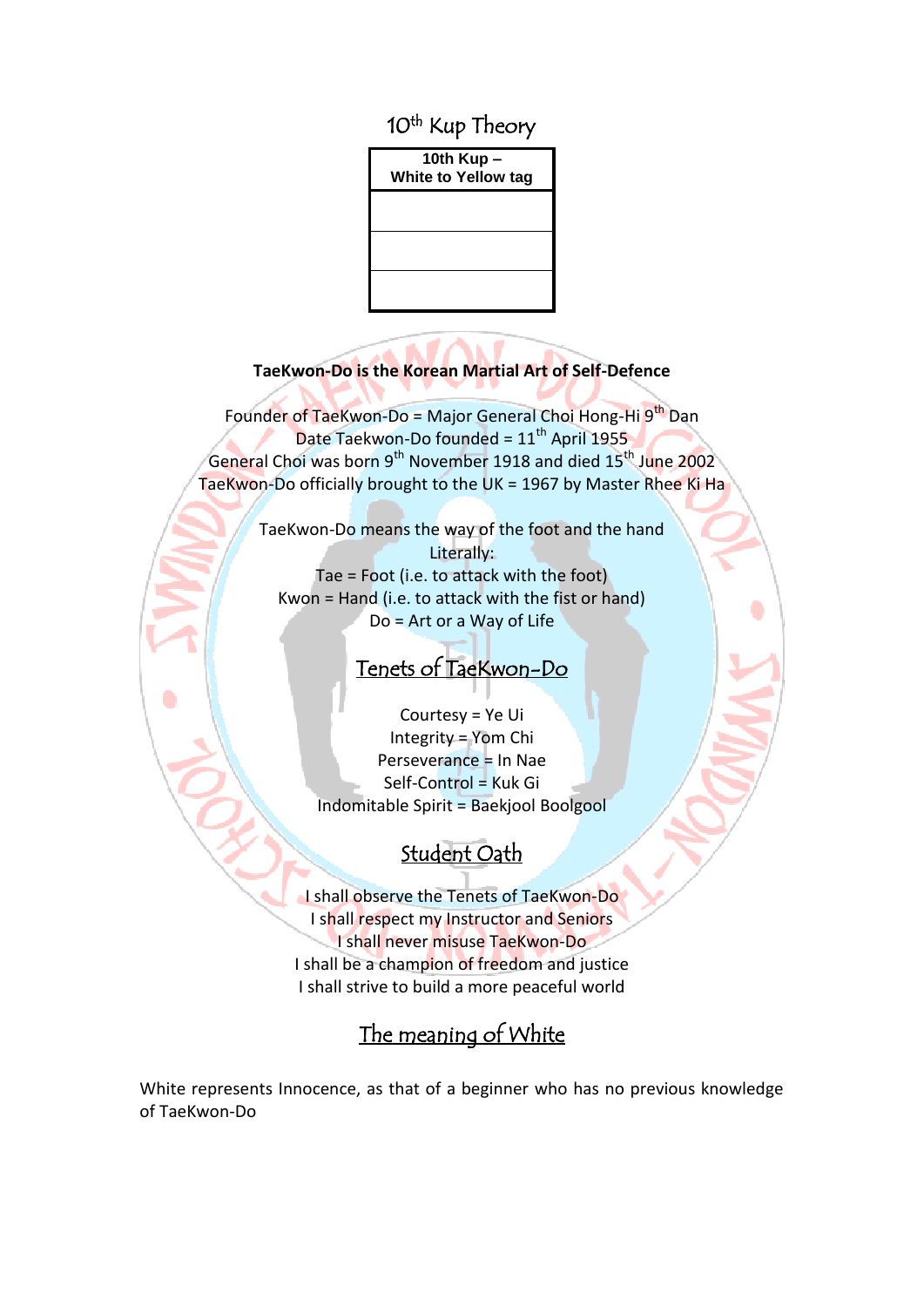# The meaning of Yellow

Yellow represents the Earth from which the plant sprouts and takes root as TaeKwon-Do's foundation is being laid

## General Terms

Instructor = Sabum Student = Jeja Belt = Ti Training Hall = Dojang Training Suit = Dobuk

#### **Commands**

Attention = Chariot Bow = Kyong-Ye Ready = Junbi Start = Si-Jak Stop = Gomman Return to Ready Stance = Barrol Dismiss = Haessan About Turn = Dwiryo Torro

#### Counting to Ten

Hanna Dool Set Net Dasaul Yosaul IllGop Yodoll Ahop Yoll

## Sections of the Body

High = Nopunde (Neck and above) Middle = Kaunde (Shoulders to belt) Low = Najunde (Below the belt)

#### Stances = Sogi

Ready Stance = Junbi Sogi Attention Stance = Chariot Sogi Parallel Stance = Narani Sogi Sitting Stance = Annun Sogi Walking Stance = Gunnan Sogi